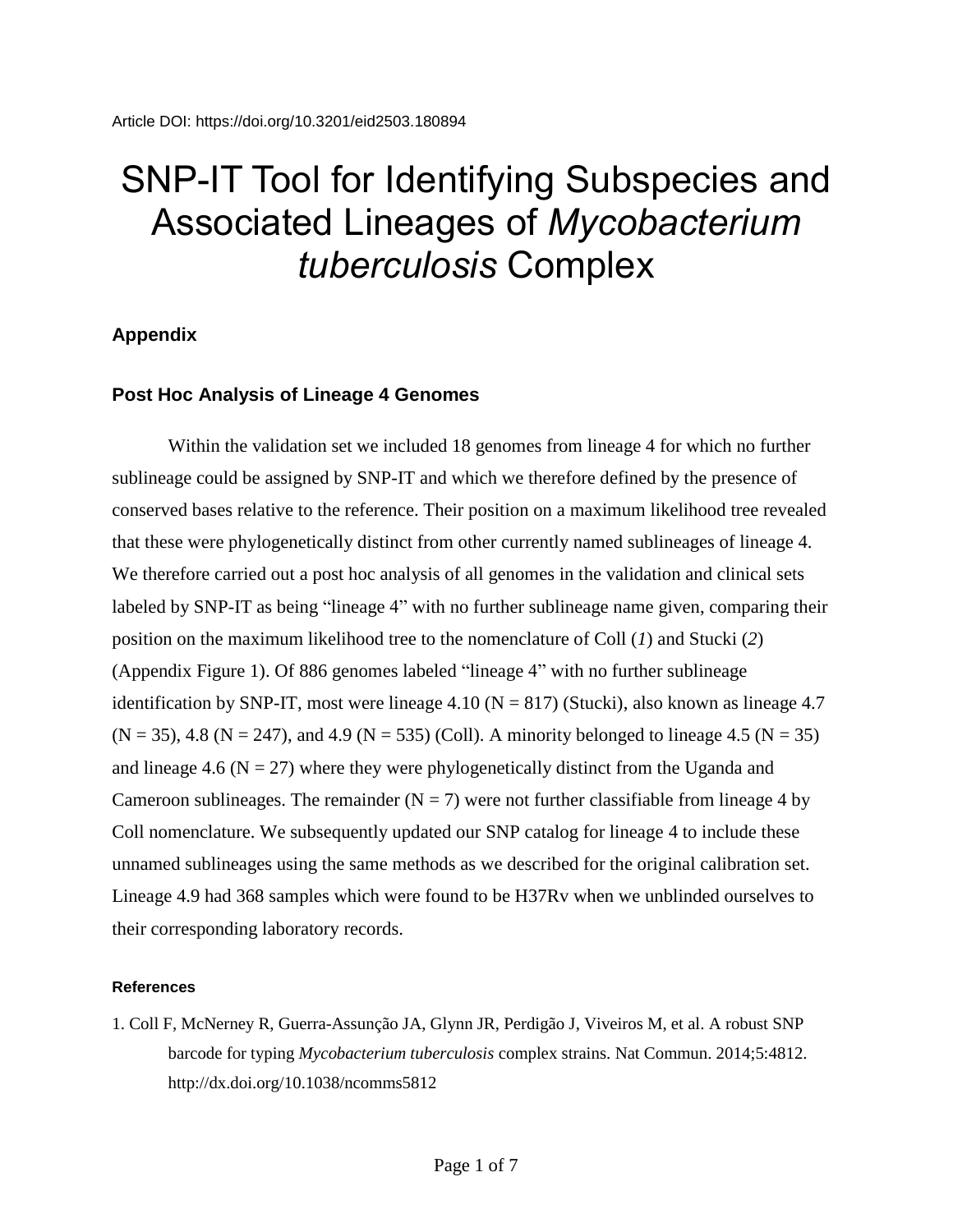- 2. Stucki D, Brites D, Jeljeli L, Coscolla M, Liu Q, Trauner A, et al. *Mycobacterium tuberculosis* lineage 4 comprises globally distributed and geographically restricted sublineages. Nat Genet. 2016;48:1535–43. <http://dx.doi.org/10.1038/ng.3704>
- 3. Somoskovi A, Dormandy J, Parsons LM, Kaswa M, Goh KS, Rastogi N, et al. Sequencing of the pncA gene in members of the *Mycobacterium tuberculosis* complex has important diagnostic applications: Identification of a species-specific pncA mutation in "*Mycobacterium canettii*" and the reliable and rapid predictor of pyrazinamide resistance. J Clin Microbiol. 2007;45:595–9. <http://dx.doi.org/10.1128/JCM.01454-06>
- 4. de Jong BC, Antonio M, Gagneux S. *Mycobacterium africanum*—review of an important cause of human tuberculosis in West Africa. PLoS Negl Trop Dis. 2010;4:e744. <http://dx.doi.org/10.1371/journal.pntd.0000744>
- 5. van Ingen J, Rahim Z, Mulder A, Boeree MJ, Simeone R, Brosch R, et al. Characterization of *Mycobacterium orygis* as *M. tuberculosis* complex subspecies. Emerg Infect Dis. 2012;18:653–5. <http://dx.doi.org/10.3201/eid1804.110888>
- 6. Bruker-Hain Diagnostics. Hain genotype Mtbc [cited 2017 Jan 1]. https://www.hainlifescience.de/en/products/microbiology/mycobacteria/tuberculosis/genotype-mtbc.html
- 7. Ross BC, Raios K, Jackson K, Dwyer B. Molecular cloning of a highly repeated DNA element from *Mycobacterium tuberculosis* and its use as an epidemiological tool. J Clin Microbiol. 1992;30:942–6.
- 8. van Soolingen D, de Haas PE, Hermans PW, Groenen PM, van Embden JD. Comparison of various repetitive DNA elements as genetic markers for strain differentiation and epidemiology of *Mycobacterium tuberculosis*. J Clin Microbiol. 1993;31:1987–95.
- 9. van Soolingen D, de Haas PEW, Hermans PWM, van Embden JDA. DNA Fingerprinting of *Mycobacterium tuberculosis*. In: Methods in Enzymology. Abelson J, Simon M, Verdine G, Pyle A, editors. New York: Academic Press; 1994. p. 196–205.
- 10. Van Embden JD, Cave MD, Crawford JT. Strain identification of *Mycobacterium tuberculosis* by DNA fingerprinting: recommendations for a standardized methodology. [J Clin Microbiol.](https://www.ncbi.nlm.nih.gov/pmc/articles/PMC262774/) 1993;31:406–9. http://jcm.asm.org/content/31/2/406.short
- 11. Kamerbeek J, Schouls L, Kolk A, van Agterveld M, van Soolingen D, Kuijper S, et al. Simultaneous detection and strain differentiation of *Mycobacterium tuberculosis* for diagnosis and epidemiology. J Clin Microbiol. 1997;35:907–14.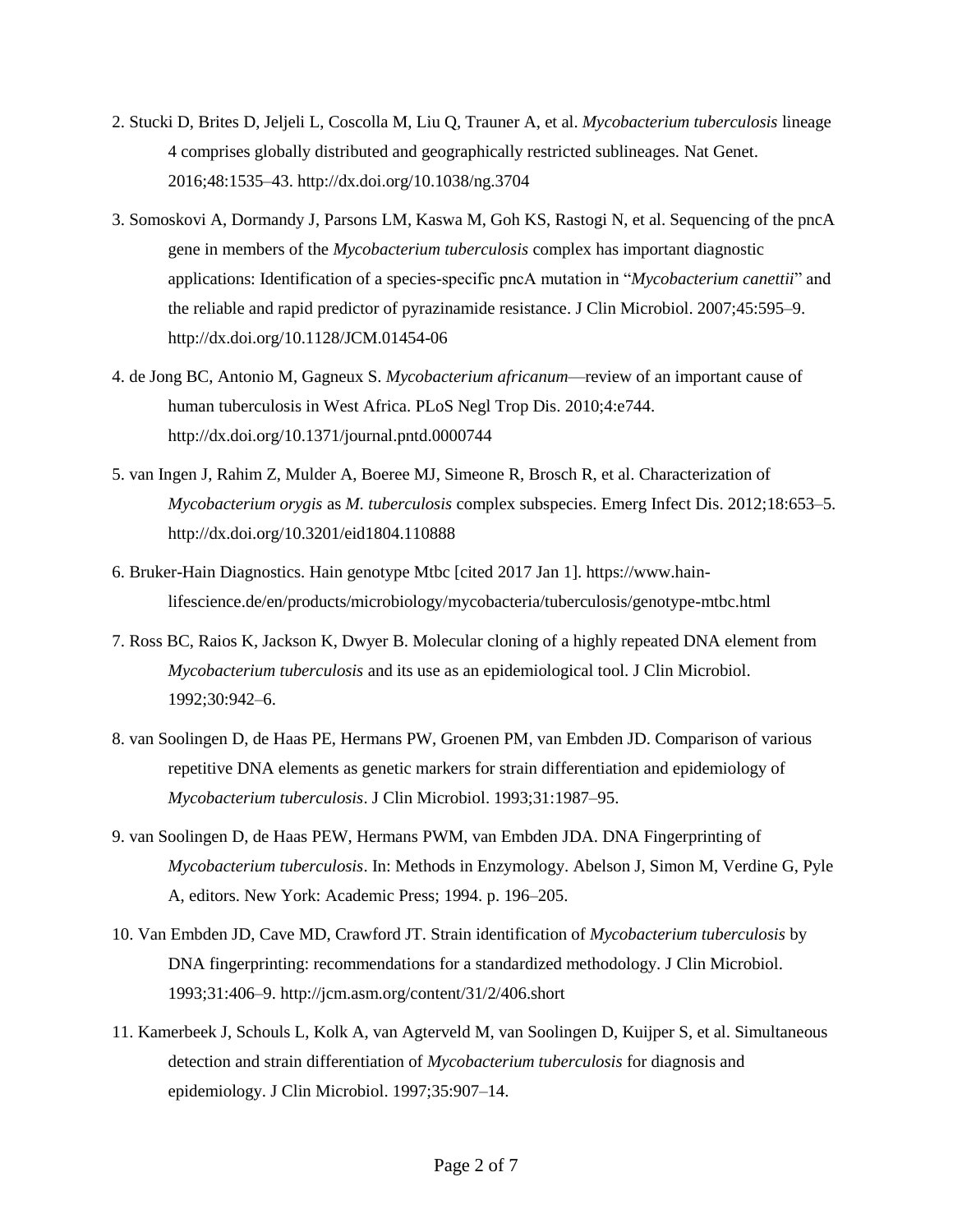- 12. Supply P, Allix C, Lesjean S, Cardoso-Oelemann M, Rüsch-Gerdes S, Willery E, et al. Proposal for standardization of optimized mycobacterial interspersed repetitive unit-variable-number tandem repeat typing of *Mycobacterium tuberculosis*. J Clin Microbiol. 2006;44:4498–510. <http://dx.doi.org/10.1128/JCM.01392-06>
- 13. de Beer JL, Akkerman OW, Schürch AC, Mulder A, van der Werf TS, van der Zanden AGM, et al. Optimization of standard in-house 24-locus variable-number tandem-repeat typing for *Mycobacterium tuberculosis* and its direct application to clinical material. J Clin Microbiol. 2014;52:1338–42. <http://dx.doi.org/10.1128/JCM.03436-13>
- 14. Comas I, Coscolla M, Luo T, Borrell S, Holt KE, Kato-Maeda M, et al. Out-of-Africa migration and Neolithic coexpansion of *Mycobacterium tuberculosis* with modern humans. Nat Genet. 2013;45:1176–82. <http://dx.doi.org/10.1038/ng.2744>
- 15. Nebenzahl-Guimaraes H, Yimer SA, Holm-Hansen C, de Beer J, Brosch R, van Soolingen D. Genomic characterization of *Mycobacterium tuberculosis* lineage 7 and a proposed name: 'Aethiops vetus'. Microb Genom. 2016;2:e000063. http://dx/doi.org/10.1099/mgen.0.000063

|                     |                |                |         | Age at    | Date of     | Country of | Method of            |
|---------------------|----------------|----------------|---------|-----------|-------------|------------|----------------------|
| Sample ID           | <b>Species</b> | Human/Animal   | Sex     | diagnosis | isolation   | origin     | identification       |
| 7da4f935-2b2f-4640- | M. microti     | Animal (mouse) | Unknown | Unknown   | Unknown     | <b>UK</b>  | VNTR, spoligo,       |
| 9fd6-ea4dac70ef43   |                |                |         |           |             |            | RFLP, PGRS           |
| a5706cea-2eeb-4dc0- | M. microti     | Human          | Male    | 57        | 2002 May 24 | <b>NL</b>  | <b>VNTR. RFLP</b>    |
| ae64-47e4d6d5fbb3   |                |                |         |           |             |            |                      |
| b1fa7231-fa7a-4ba9- | M. microti     | Human          | Female  | 59        | 2015 Oct 8  | <b>NL</b>  | VNTR, Hain           |
| afbd-eb2b96444118   |                |                |         |           |             |            | <b>MTBC</b>          |
| f206f3a5-d127-4698- | M. canettii    | Human          | Unknown | Unknown   | 1993 Feb 10 | <b>NL</b>  | VNTR, spoligo,       |
| a0ec-19a524c408ac   |                |                |         |           |             |            | RFLP, pncA (3)       |
| 46a56d43-ac15-48fd- | M. canettii    | Human          | Male    | 34        | 2002 Jun 10 | <b>NL</b>  | VNTR, RFLP,          |
| 81b5-846e12bc6d10   |                |                |         |           |             |            | pncA(3)              |
| fbd67644-f009-4f78- | M. canettii    | Human          | Male    | 25        | 2007 Oct 19 | <b>NL</b>  | VNTR, spoligo,       |
| 9f14-5a21683d30d5   |                |                |         |           |             |            | RFLP, pncA (3)       |
| 7ea3d4d6-a416-49bb- | Mtb West       | Human          | Unknown | Unknown   | 1995 Oct 18 | <b>NL</b>  | <b>VNTR, RFLP</b>    |
| 8c01-edf4efbd2cd8   | African 1      |                |         |           |             |            |                      |
|                     | (lineage 5)    |                |         |           |             |            |                      |
| 8307cd56-a417-4f33- | Mtb West       | Human          | Unknown | Unknown   | 1993        | <b>NL</b>  | VNTR.                |
| 8c65-335ba11cc0c5   | African 2      |                |         |           |             |            | molecular            |
|                     | (lineage 6)    |                |         |           |             |            | classification $(4)$ |
| 6a63a9bb-6eef-4baa- | Mtb West       | Human          | Unknown | Unknown   | 1993        | <b>NL</b>  | VNTR.                |
| 8be1-b06bb0e31b97   | African 2      |                |         |           |             |            | molecular            |
|                     | (lineage 6)    |                |         |           |             |            | classification $(4)$ |
| 25c63622-317b-4387- | M. pinnipedii  | Animal         | Unknown | Unknown   | 1992-93     | Argentina  | VNTR, spoligo,       |
| 8484-da79bf7543a6   |                |                |         |           |             |            | RFLP, PGRS           |
| f0d95ba8-52bf-46eb- | M. pinnipedii  | Animal         | Unknown | Unknown   | 1992-93     | Argentina  | VNTR, spoligo,       |
| a196-c60147186e84   |                |                |         |           |             |            | RFLP. PGRS           |
| df23492d-6f79-475e- | M. pinnipedii  | Animal (seal)  | Unknown | Unknown   | 2006        | <b>NL</b>  | VNTR, spoligo        |
| 8654-a4256e79c5d4   |                |                |         |           |             |            |                      |
| 2fec2a96-cc9a-4895- | M. caprae      | Human          | Male    | 52        | 2006 Nov 30 | <b>NL</b>  | VNTR, Hain           |
| a01f-24a6c30d4235   |                |                |         |           |             |            | <b>MTBC</b>          |
| ee2503c3-52aa-4b64- | M. caprae      | Human          | Female  | 22        | 2006 Dec 15 | <b>NL</b>  | <b>VNTR. Hain</b>    |
| a5ba-eff58036a05a   |                |                |         |           |             |            | <b>MTBC</b>          |

**Appendix Table 1.** Identification methods for training isolates acquired from the Netherlands National Institute for Public Health and the Environment (RIVM)\*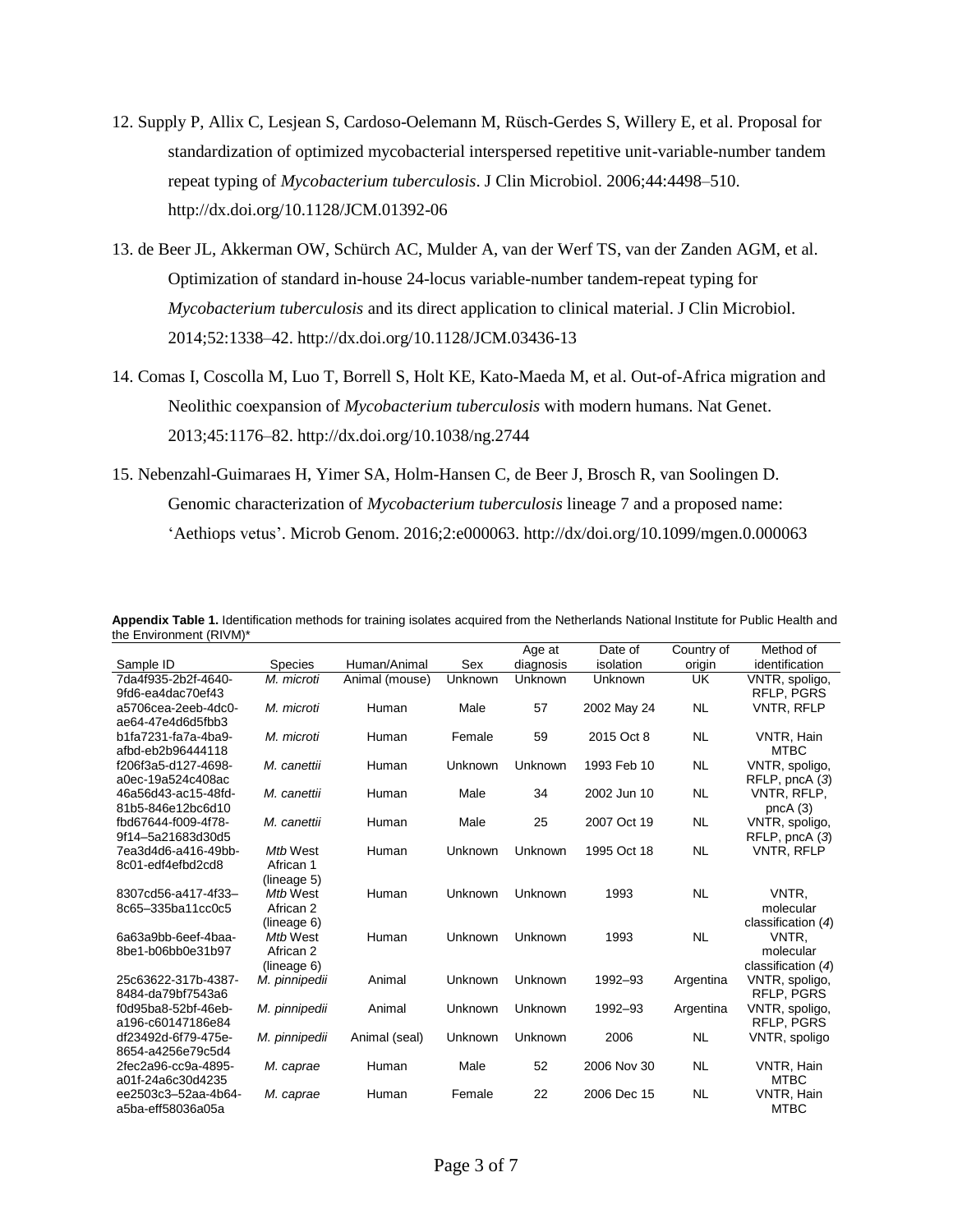|                     |                |                |         | Age at    | Date of     | Country of | Method of         |
|---------------------|----------------|----------------|---------|-----------|-------------|------------|-------------------|
| Sample ID           | <b>Species</b> | Human/Animal   | Sex     | diagnosis | isolation   | origin     | identification    |
| ed1e9f45-ace3-464d- | M. aethiops    | Human          | Unknown | Unknown   | Unknown     | Ethiopia   | <b>VNTR</b>       |
| b48e-b5038a68b227   | vetus (Mtb     |                |         |           |             |            |                   |
|                     | lineage 7)     |                |         |           |             |            |                   |
| 26af0867-691e-41da- | M. aethiops    | Human          | Unknown | Unknown   | Unknown     | Ethiopia   | <b>VNTR</b>       |
| aa79-3e531895ec33   | vetus (Mtb     |                |         |           |             |            |                   |
|                     | lineage 7)     |                |         |           |             |            |                   |
| dbc3bd41-21a6-4164- | M. orygis      | Human          | Male    | 42        | 2013 Mar 20 | <b>NL</b>  | VNTR, pncA (5)    |
| b4d5-c1c9900d6e8a   |                |                |         |           |             |            |                   |
| e2f10303-774d-4b68- | M. orygis      | Human          | Female  | 81        | 2013 Jun 19 | <b>NL</b>  | VNTR, pncA (5)    |
| b3fa-d2b00f5eded0   |                |                |         |           |             |            |                   |
| c2140309-094d-46e0- | M. bovis BCG   | Human          | Male    | 7         | 2015 Dec 10 | <b>NL</b>  | <b>VNTR. Hain</b> |
| 8d18-8689c0475e38   |                | (vaccination)  |         |           |             |            | <b>MTBC</b>       |
| c64bc667-ac80-4a90- | M. bovis BCG   | Human (bladder | Male    | 69        | 2016 May 19 | NL         | <b>VNTR. Hain</b> |
| 9a40-685c13e542fb   |                | carcinoma)     |         |           |             |            | <b>MTBC</b>       |

\*BCG, bacillus Calmette-Guerin; Hain MTBC, Hain Genotype MTBC line probe assay (*6*); NL, Netherlands; PGRS, polymorphic GC-rich repeat sequence (*7,8*); RFLP, restriction fragment length polymorphism (*9,10*); spoligo, spacer oligonucleotide typing (*11*); VNTR, variable number tandem repeat (*12,13*).

**Appendix Table 2.** Nomenclature for the *Mycobacterium tuberculosis* complex members adopted in this study; *Mtb* lineage numbering shown according to the system proposed by Comas/Gagneux (*14*).

|                 | numbering shown according to the system proposed by Comas/Gagnetix (14). |
|-----------------|--------------------------------------------------------------------------|
| Subspecies      | Lineage                                                                  |
| M. tuberculosis | Indo-Oceanic (Mtb lineage 1)                                             |
|                 | Beijing/East Asian (Mtb lineage 2)                                       |
|                 | East African Indian (Mtb lineage 3)                                      |
|                 | European American (Mtb lineage 4) sublineages: Haarlem, LAM,             |
|                 | Cameroon, Ghana, S-type, Tur, Uganda, Ural, X-type                       |
|                 | West African 1 ( <i>Mtb</i> lineage 5)                                   |
|                 | West African 2 (Mtb lineage 6)                                           |
|                 | M. aethiops vetus (Mtb lineage 7) (15)                                   |
| M. orygis       |                                                                          |
| M. bovis        |                                                                          |
| M. caprae       |                                                                          |
| M. bovis BCG    |                                                                          |
| M. pinnipedii   |                                                                          |
| M. suricattae   |                                                                          |
| M. mungi        |                                                                          |
| M. canettii     |                                                                          |
| Dassie bacillus |                                                                          |

|                               |                          | Appendix Table 3. Unique phylogenetic single nucleotide polymorphisms (SNPs) per subspecies/lineage/sublineage |
|-------------------------------|--------------------------|----------------------------------------------------------------------------------------------------------------|
| Subspecies/lineage/sublineage | Unique phylogenetic SNPs |                                                                                                                |

| Supportes in leage submitted to     | <b>OURGE DRIVIOUSITS</b> |
|-------------------------------------|--------------------------|
| Dassie bacillus                     | 323                      |
| M. bovis                            | 23                       |
| M. bovis BCG                        | 223                      |
| M. orygis                           | 781                      |
| M. microti                          | 128                      |
| M. canettii                         | 6837                     |
| M. pinipedii                        | 301                      |
| M. caprae                           | 294                      |
| M. munqi                            | 609                      |
| M. suricattae                       | 510                      |
| Indo-Oceanic (Mtb lineage 1)        | 425                      |
| Beijing/East Asian (Mtb lineage 2)  | 304                      |
| East African Indian (Mtb lineage 3) | 235                      |
| European American (Mtb lineage 4*)  | 163                      |
| Haarlem                             | 59                       |
|                                     |                          |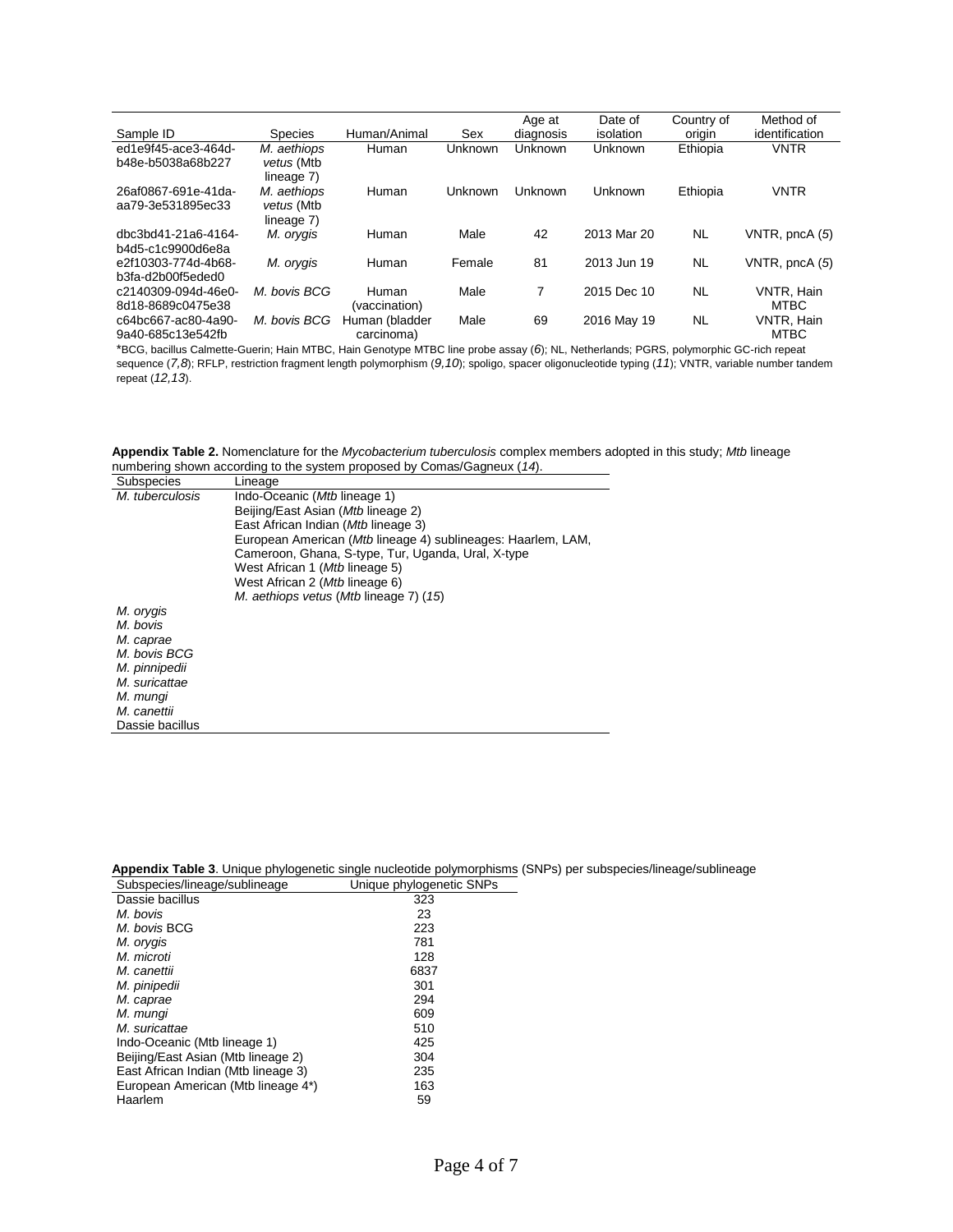| Subspecies/lineage/sublineage     | Unique phylogenetic SNPs |
|-----------------------------------|--------------------------|
| LAM                               | 102                      |
| Cameroon                          | 172                      |
| Ghana                             | 186                      |
| Uganda                            | 100                      |
| S-type                            | 165                      |
| Tur                               | 43                       |
| Ural                              | 33                       |
| X-type                            | 60                       |
| West African 1 (Mtb lineage 5)    | 657                      |
| West African 2 (Mtb lineage 6)    | 343                      |
| M. aethiops vetus (Mtb lineage 7) | 817                      |

\*Conserved bases with respect to the reference.

**AppendixTable 4.** Phylogenetic single-nucleotide polymorphisms in drug resistance-associated genes in members of the *Mtbc*; National Center for Biotechnology Information reference genome no. NC000962.2.

| $\alpha$ returns being the protection of $\alpha$ intermediation reference genome no. Necoopsize. |              |                |      |                                 |              |              |       |
|---------------------------------------------------------------------------------------------------|--------------|----------------|------|---------------------------------|--------------|--------------|-------|
| Position                                                                                          | Ref          | Alt            | Gene | Position                        | Ref          | Alt          | Gene  |
| M. canettii                                                                                       |              |                |      | M. bovis                        |              |              |       |
| 1822859                                                                                           | A            | G              | cydD | 9217                            | Α            | $\mathsf C$  | gyrA  |
| 4243690                                                                                           | Τ            | $\mathbf C$    | embA | Dassie bacillus                 |              |              |       |
| 4244154                                                                                           | Α            | $\bar{c}$      | embA | 1822202                         | G            | Α            | cydD  |
| 4244312                                                                                           | T            | G              | embA | 413654                          | G            | $\top$       | iniC  |
| 4245023                                                                                           | A            | G              | embA | M. caprae                       |              |              |       |
| 4247590                                                                                           | A            | G              | embB | 2714317                         | $\mathsf C$  | T            | eis   |
| 4247815                                                                                           | $\mathsf{C}$ | T              | embB | 1673766                         | C            | $\top$       | fabG1 |
| 4248206                                                                                           | A            | G              | embB | 6307                            | T            | G            | gyrB  |
| 4240237                                                                                           | G            |                | embC | M. microti                      |              |              |       |
| 1417294                                                                                           | T            | $\frac{C}{C}$  | embR | 1823237                         | $\mathsf{C}$ | Α            | cydD  |
| 9377                                                                                              | A            | G              |      | 5671                            | $\mathsf{C}$ | $\top$       | gyrB  |
| 9716                                                                                              | T            | $\mathsf{C}$   | gyrA | 471630                          | G            | $\mathsf C$  | ndhA  |
| 9740                                                                                              | G            | A              | gyrA | 472502                          | $\top$       | $\mathsf{C}$ | ndhA  |
| 9776                                                                                              | T            | $\mathbf C$    | gyrA |                                 | G            | A            |       |
|                                                                                                   |              |                | gyrA | 1473079                         |              |              | rrs   |
| 5452                                                                                              | G            | $\overline{A}$ | gyrB | M. mungi                        |              |              |       |
| 2156055                                                                                           | G            | A              | katG | 4242177                         | $\mathsf C$  | Α            | embC  |
| 3645738                                                                                           | T            | $\mathbf C$    | manB | 8134                            | T            | $\mathsf{C}$ | gyrA  |
| 3645930                                                                                           | Α            | G              | manB | 1833589                         | A            | G            | rpsA  |
| 2101777                                                                                           | G            | $\mathsf{C}$   | ndh  | 1918158                         | G            | A            | tlyA  |
| 471908                                                                                            | T            | $\bar{c}$      | ndhA | M. orygis                       |              |              |       |
| 471944                                                                                            | T            | $\mathbf C$    | ndhA | 2726378                         | Т            | Α            | ahpC  |
| 472397                                                                                            | G            | A              | ndhA | 1819985                         | G            | $\mathsf C$  | cydC  |
| 2289104                                                                                           | T            | $\mathbf C$    | pncA | 1821891                         | G            | $\mathsf{C}$ | cydD  |
| 1833554                                                                                           | A            | G              | rpsA | 4244154                         | A            | G            | embA  |
| 1833568                                                                                           | G            | $\mathbf C$    | rpsA | 5516                            | A            | G            | gyrB  |
| 1834912                                                                                           | A            | G              | rpsA | 6109                            | G            | A            | gyrB  |
| M. bovis BCG                                                                                      |              |                |      | 6717                            | Т            | $\mathsf{C}$ | gyrB  |
| 4247173                                                                                           | G            | Α              | embB | 412484                          | $\mathsf C$  | G            | iniA  |
| 8624                                                                                              | G            | T              | gyrA | 2154707                         | C            | G            | katG  |
| 2102106                                                                                           | $\mathsf C$  | G              | ndh  | 1834363                         | G            | A            | rpsA  |
| 781568                                                                                            | C            | T              | rpsL | M. suricattae                   |              |              |       |
| M. pinnipedii                                                                                     |              |                |      | 1820784                         | $\mathsf C$  | T            | cydC  |
| 1674520                                                                                           | $\mathsf C$  | Т              | inhA | 1472059                         | T            | G            | rrs   |
| 1473094                                                                                           | T            | $\mathbf C$    | rrs  |                                 |              |              |       |
| Indo-Oceanic Mtb                                                                                  |              |                |      | Ural                            |              |              |       |
| lineage 1                                                                                         |              |                |      |                                 |              |              |       |
|                                                                                                   | $\mathsf C$  | T              |      | 3646964                         | $\mathsf{C}$ | G            | rmID  |
| 4245969                                                                                           |              | G              | embA |                                 |              |              |       |
| 4241042                                                                                           | Α            |                | embC | X-type                          |              |              |       |
| 1417019                                                                                           | $\mathsf C$  | $\mathsf T$    | embR | 4249408                         | G            | A            | embB  |
| 8452                                                                                              | $\mathsf{C}$ | T              | gyrA | West African 1 Mtb<br>lineage 5 |              |              |       |
| 6112                                                                                              | G            | $\mathsf{C}$   | gyrB | 4244635                         | T            | C            | embA  |
| 471666                                                                                            | Α            | G              | ndhA | 4245147                         | C            | $\top$       | embA  |
| 3647591                                                                                           | A            | G              | rmID | 9566                            | C            | $\sf T$      | gyrA  |
| Beijing/East Asian                                                                                |              |                |      | 2101921                         | C            | T            | ndh   |
| Mtb lineage 2                                                                                     |              |                |      |                                 |              |              |       |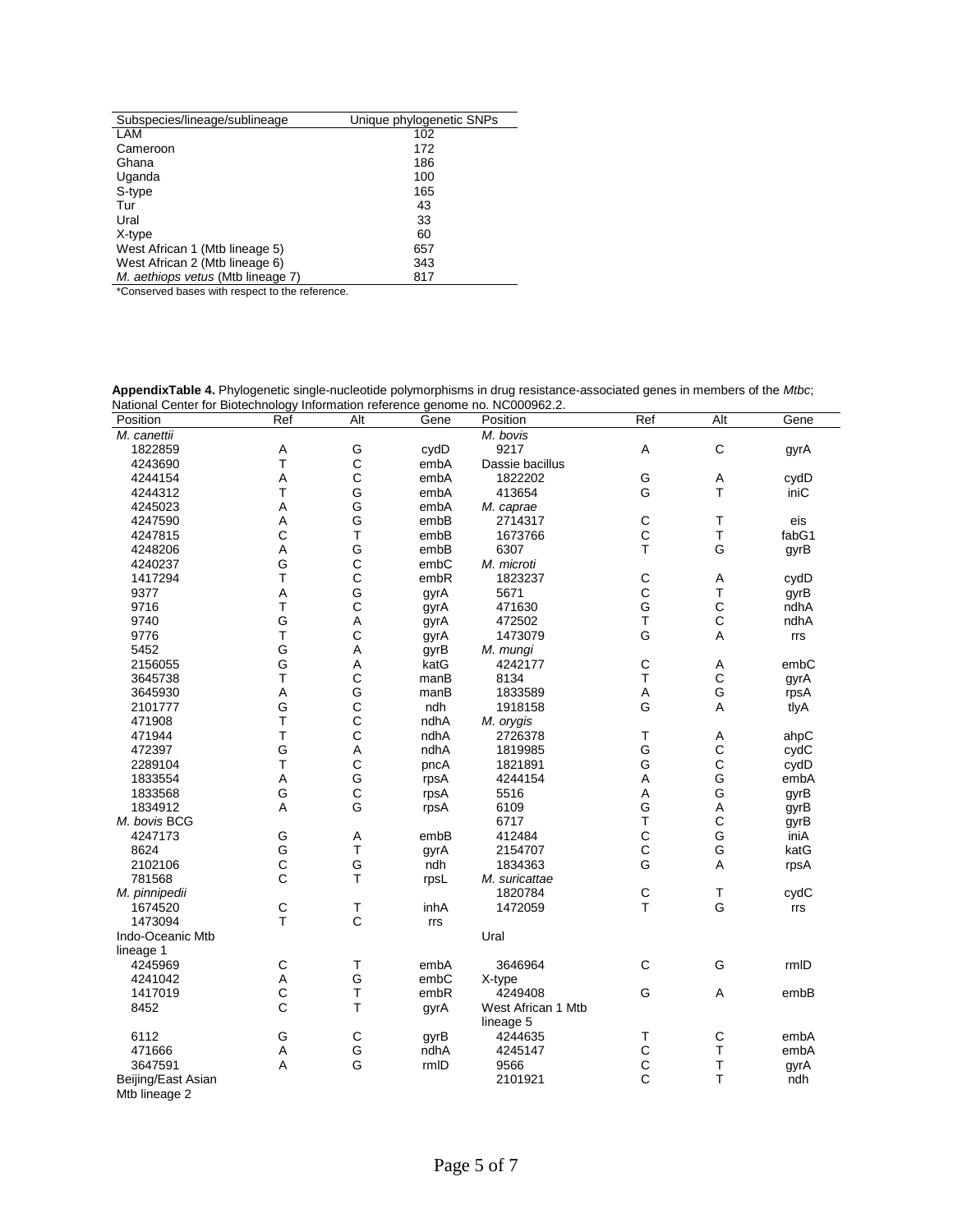| Position            | Ref | Alt | Gene | Position           | Ref | Alt | Gene |
|---------------------|-----|-----|------|--------------------|-----|-----|------|
| 4243460             | С   |     | embA | West African 2 Mtb |     |     |      |
|                     |     |     |      | lineage 6          |     |     |      |
| 1834177             | A   | C   | rpsA | 4244379            | С   |     | embA |
| East African Indian |     |     |      | 4241843            | C   | A   | embC |
| Mtb lineage 3       |     |     |      |                    |     |     |      |
| 4242075             | G   | Α   | embC | 1674434            |     | С   | inhA |
| 3645524             | С   |     | manB | 760969             | С   |     | rpoB |
| 762434              |     | G   | rpoB | 761723             | A   | С   | rpoB |
| European American   |     |     |      | M. aethiops vetus  |     |     |      |
| Mtb lineage 4       |     |     |      | Mtb lineage 7      |     |     |      |
| Haarlem             |     |     |      | 4248073            | С   |     | embB |
| 760115              | С   |     | rpoB | 4240153            | G   | Α   | embC |
| S-type              |     |     |      | 1416977            |     | С   | embR |
| 411371              |     | С   | iniA | 8876               | С   | ᠇   | gyrA |
| 2102990             | A   | G   | ndh  | 412842             | Α   | G   | iniC |
| Uganda              |     |     |      | 2102218            | G   | Α   | ndh  |
| 7539                | A   | G   | gyrA | 1834916            | Α   | С   | rpsA |
| 412017              | С   | G   | iniA | 1918281            | A   | С   | tlyA |



**Appendix Figure 1.** Maximum likelihood tree of *M. orygis* isolates from the clinical dataset. The 2 instances of patients with a pairwise single-nucleotide polymorphism (SNP) distances that could plausibly support person-to-person transmission or exposure to a common source are highlighted with blue bars. The accompanying SNP distance highlighted in blue is the pairwise distance between the patients. Scale bar indicates nucleotide substitutions per genome. OP, orygis patient.